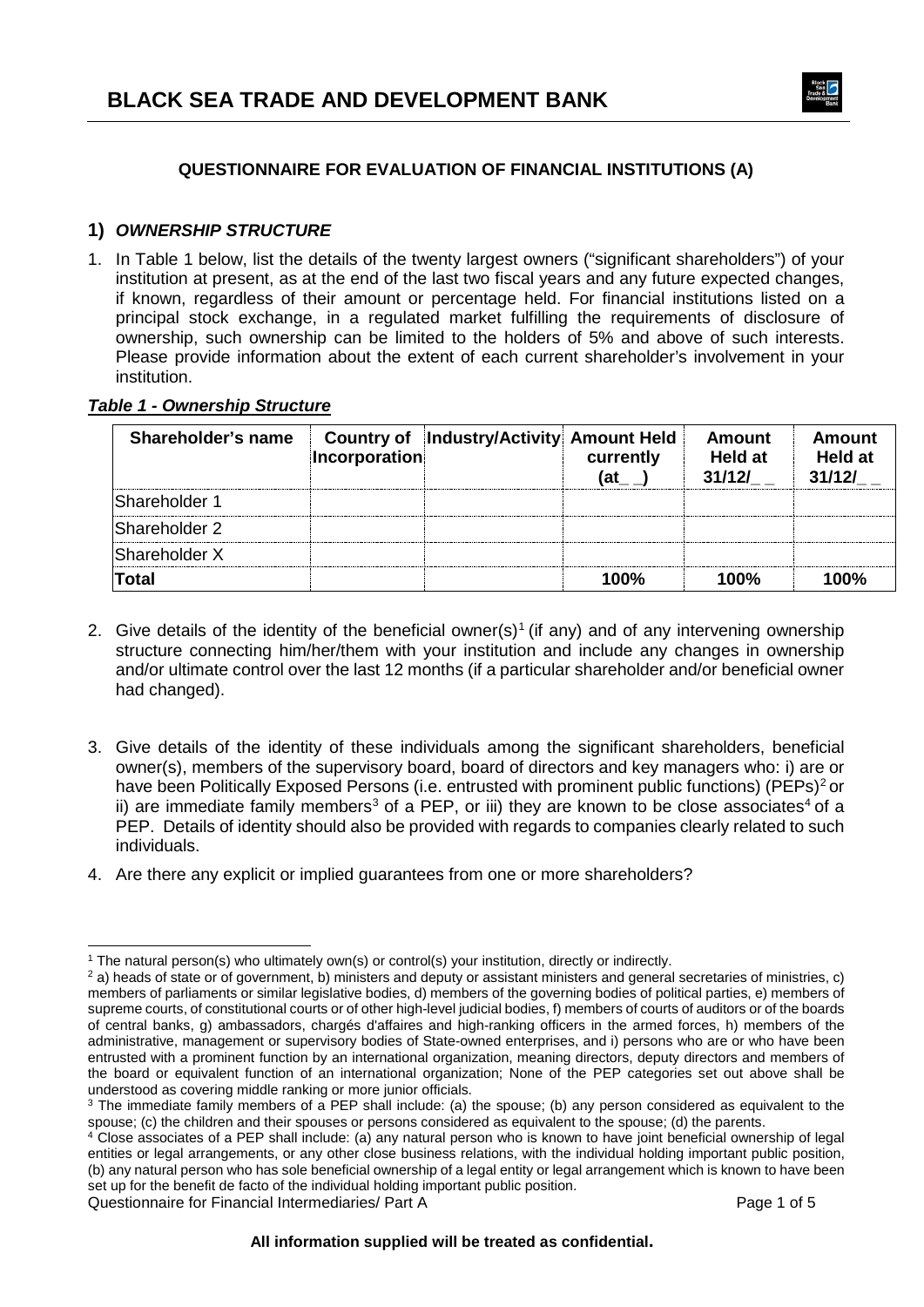

#### **2)** *AFFILIATES AND SUBSIDIARIES*

Provide the names of your affiliates<sup>[5](#page-1-0)</sup> and subsidiaries and their countries of registration/operations.

#### **3)** *MANAGEMENT AND ORGANIZATIONAL STRUCTURE*

- 1. Provide details (i.e. name, title, experience, etc.) of the supervisory board. List any changes in the last 12 months to the structure of the supervisory board.
- 2. Provide a brief description of the institution's board of directors, including size, composition and functions. How often does it meet? Provide also a brief resume of each director (one paragraph on each).
- 3. Provide a brief resume of the institution's key managers, including their banking experience and qualifications (one paragraph on each).
- 4. What is the organizational structure of your institution? Attach an up-to-date organizational chart.
- 5. Has there been any management restructuring in the last 12 months? If yes, please describe its nature and include details of any changes that have occurred to the management and management committees of the institution.
- 6. Are there any forthcoming plans to restructure the organization of your institution? If yes, what are they?
- 7. What was the number of staff as of the end of the last three fiscal years? What is the current number of staff?

#### **4)** *FATCA STATUS*

Indicate your institution's FATCA status. If available, provide Global Intermediary Identification Number (GIIN).

#### **5)** *IN CASE THE PROPOSED OPERATION INVOLVES AN INTERMEDIATE ENTITY, OR A CONTROLLING ENTITY ESTABLISHED IN A COUNTRY DIFFERENT FROM THE COUNTRY WHERE THE OPERATION IS LOCATED (when applicable)*

1. Please outline the key business reasons that led to the selection of the project's ownership/control structure<sup>[6](#page-1-1)</sup>.

Key business reasons for the selection of the specific project's ownership/control structure, as above, might include (please indicate and elaborate as appropriate):

- (i) the desire to use a jurisdiction to attract capital from multiple sources,
- (ii) the need to consolidate assets across multiple jurisdictions,

Questionnaire for Financial Intermediaries/ Part A **Page 2 of 5** and 2 of 5

<span id="page-1-0"></span><sup>-</sup><sup>5</sup> Affiliates means, in relation to an entity (the First Entity), any entity controlled, directly or indirectly, by the First Entity, any entity that controls, directly or indirectly, the First Entity or any entity directly or indirectly under common control with the First Entity.

<span id="page-1-1"></span><sup>6</sup> As per the Bank's Domiciliation of BSDTB's Counterparties Policy:

Ordinarily the Bank lends to, invests in, or guarantees obligations of, a "project entity" established in the country of operations where the operation so financed is located. In some cases, however, the borrower, investee or guaranteed entity will be an "intermediate entity" established in a country of operations different from the country of operations where the operation is located, or in a "third jurisdiction", i.e. a country or territory different from a country of operations.

In addition, a borrower, investee or guaranteed entity, wherever located, may be controlled by an entity, which "controlling entity" is established either in a country of operations or in a third jurisdiction. "Control" for this purpose means the power of an entity to govern the financial and operational policies / aspects of the entity of which it is a shareholder.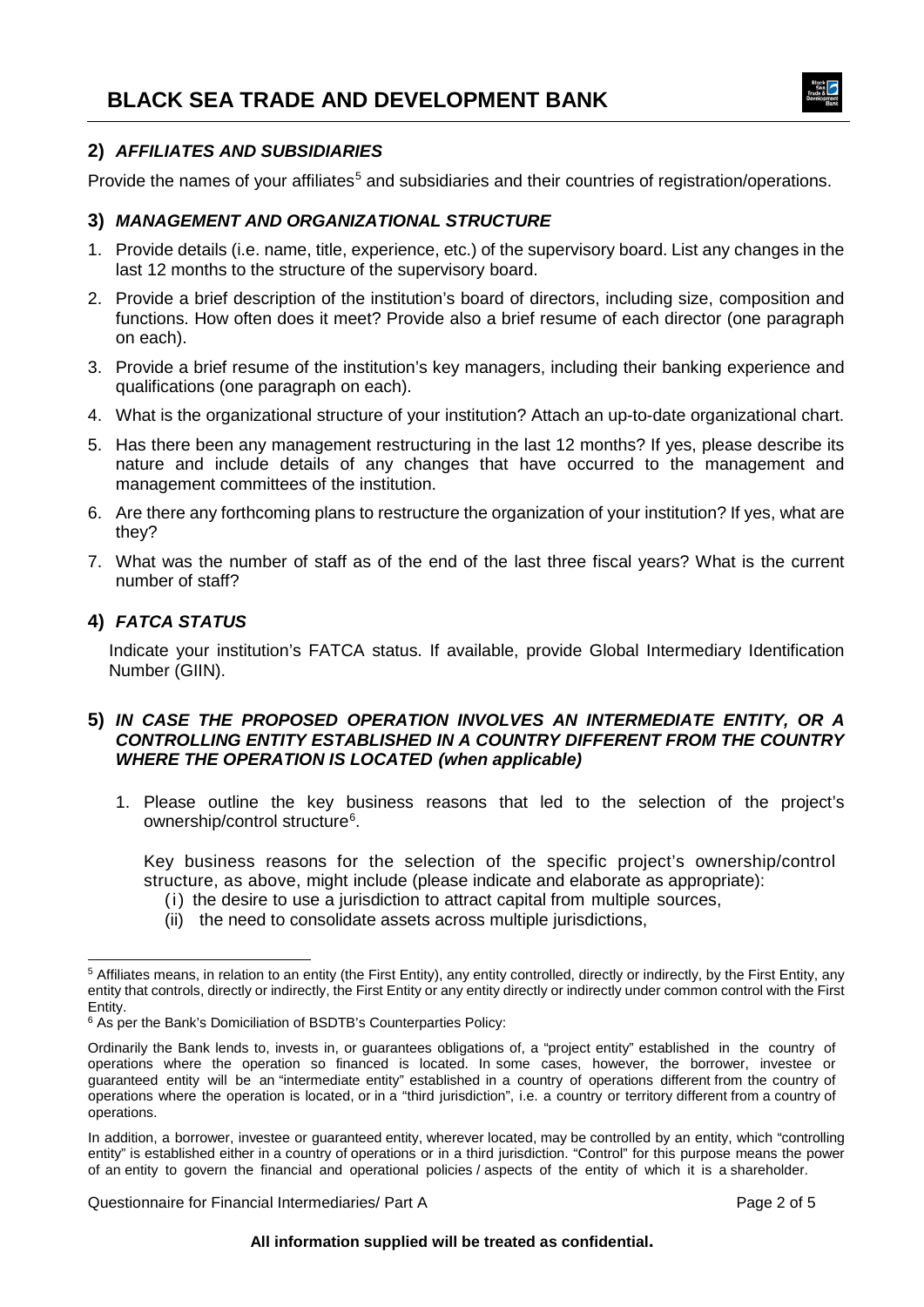

- (iii) access to an investment protection treaty,
- (iv) the existence of stable legal systems which facilitate contract enforcement and registration of security,
- (v) the existence of clear laws regarding issues such as governance, liability and taxation,
- (vi) recognition of internationally accepted investment agreements, including shareholder agreements and put options, corporate forms that ensure limited liability of shareholders, and instruments such as preferred shares.
- (vii) any other reason (please outline the reason).
- 2. If the ownership/control structure (including use of interposed intermediate/controlling entities) and/or overall arrangements for the project (including special share rights, tax residences of entities in jurisdictions other than the one in which they are established, or affiliate transactions, such as significant leasing arrangements) eliminate or reduce the occurrence of withholding or other taxes, please explain how that is accomplished (e.g. by allowing access to specific treaties etc).
- 3. If any intermediate/controlling company(-ies) is interposed in the project structure, please indicate the substance (presence) that each such entity has in its established country (offices, business personnel, operational activity). In respect of such entity(-ies), please indicate if any specific tax exemptions, clearances or rulings have been obtained from local authorities relating to the structure, or if it has been party to any significant proceedings in respect of associated tax issues, and the result thereof.

#### **6)** *a. Know Your Client (KYC) /Anti Money Laundering (AML)/Countering the Financing of Terrorism (CFT) QUESTIONNAIRE*

Attach any policies/procedures in place to detect and prevent money laundering, terrorism financing, fraud, corruption and knowing and accepting the customer and the Wolfsberg Group Financial Crime Compliance Questionnaire (FCCQ).

#### **b. Sanctions QUESTIONNAIRE**

Please answer the following with a Yes or No. If yes, in the case of question 6, or No, in the case of all other questions, please provide a comment at the end of the questionnaire.

| 1. Does the institution or any of its subsidiaries or affiliates or<br>guarantor/s or sponsor/s or shareholders or clients or customers<br>or counterparties or any persons exercising management or<br>control over its affairs: reside, have activities in, trade with, is<br>located in or organized under the laws of, or owned or controlled<br>by the government of or a person located in or organized under<br>the laws of, countries or territories (such as, but not limited to,<br>Myanmar (Burma), Cuba, Iran, Syria, North Korea, Crimea or<br>Sudan) appearing on any UN, EU, OFAC, UK or Swiss State<br>Secretariat for Economic Affairs (SECO) sanctions list? | <b>YES</b> | NO        |
|--------------------------------------------------------------------------------------------------------------------------------------------------------------------------------------------------------------------------------------------------------------------------------------------------------------------------------------------------------------------------------------------------------------------------------------------------------------------------------------------------------------------------------------------------------------------------------------------------------------------------------------------------------------------------------|------------|-----------|
| 2. Is your institution assessing the integrity of its customers and their<br>relevant legal entities and natural persons, including checking                                                                                                                                                                                                                                                                                                                                                                                                                                                                                                                                   | <b>YES</b> | <b>NO</b> |
| against blacklists of any type e.g. of natural persons, legal entities<br>and countries, during on boarding and regularly thereafter?                                                                                                                                                                                                                                                                                                                                                                                                                                                                                                                                          |            |           |

Questionnaire for Financial Intermediaries/ Part A **Page 3 of 5** and 2 of 5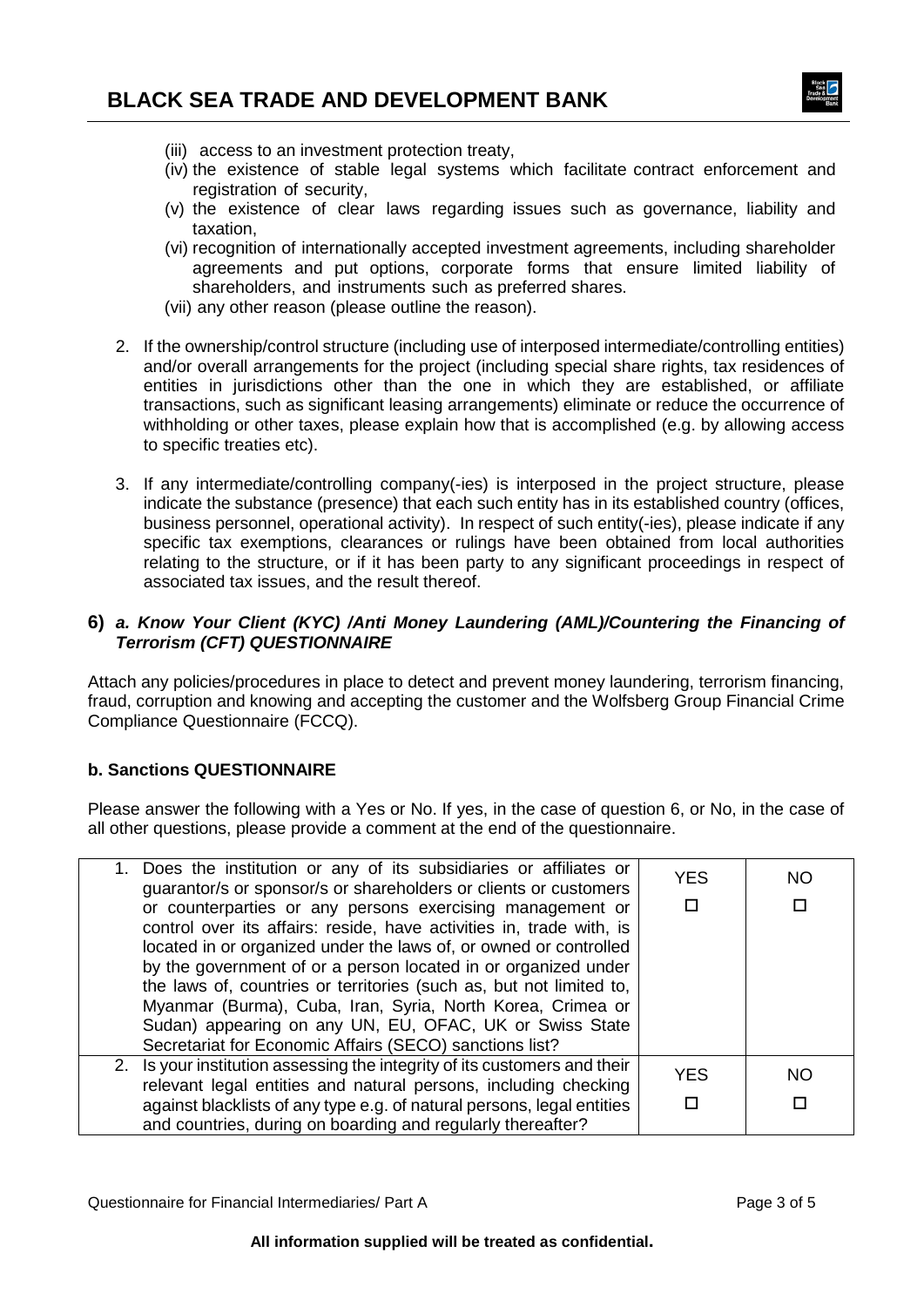## **BLACK SEA TRADE AND DEVELOPMENT BANK**



| 3. Does your institution have written policies prohibiting<br>transactions: a) with persons and entities appearing on any UN,<br>EU, OFAC, SECO or UK blacklist, b) which contravene any<br>applicable laws or international conventions in all relevant<br>jurisdictions?                                    | <b>YES</b> | NO. |
|---------------------------------------------------------------------------------------------------------------------------------------------------------------------------------------------------------------------------------------------------------------------------------------------------------------|------------|-----|
| 4. Does the Entity have policies, procedures or other controls<br>reasonably designed to prohibit and / or detect actions taken to<br>evade applicable sanctions prohibitions, such as stripping, or the<br>resubmission and / or masking, of sanctions relevant information<br>in cross border transactions? | <b>YES</b> | NΟ  |

## **PREVENTION OF MARKET ABUSE (FOR LISTED ENTITIES ONLY)**

Are you providing herein any Inside Information<sup>[7](#page-3-0)</sup> to BSTDB?

If yes, what is the Inside Information?

I hereby commit to explicitly flagging to BSTDB as Inside Information any such information provided to BSTDB throughout the duration of the business relationship.

#### **PERSONAL DATA PROTECTION**

All the personal data provided herein shall be processed by BSTDB for the purpose of performing its KYC due diligence. BSTDB is committed to the protection of personal data in accordance with its Policy on Personal Data Protection [https://www.bstdb.org/transparency/public-documents.](https://www.bstdb.org/transparency/public-documents) In case you have a query or concern regarding the protection of your personal data held by BSTDB, please contact BSTDB's Data Protection Officer [https://www.bstdb.org/privacy.](https://www.bstdb.org/privacy)

Questionnaire for Financial Intermediaries/ Part A **Page 4 of 5** and 2008 and 2008 and 2008 and 2008 and 2008 and 2008 and 2008 and 2008 and 2008 and 2008 and 2008 and 2008 and 2008 and 2008 and 2008 and 2008 and 2008 and

<span id="page-3-0"></span> <sup>7</sup> As per BSTDB's Policy on the Prevention of Market Abuse, **"Inside Information"** is defined as: information, relating to: (a) BSTDB in its capacity as an Issuer; or (b) a (potential) client of BSTDB whose Financial Instruments are listed; or (c) an Issuer or Financial Instrument with which the Bank is dealing or is interested in:

i. of a precise nature, which has not been made public, relating, directly or indirectly, to one or more issuers or to one or more Financial Instruments, and which, if it were made public, would be likely to have a significant effect on the prices of those Financial Instruments or on the price of related derivative Financial Instruments;

ii. in relation to commodity derivatives, information of a precise nature, which has not been made public, relating, directly or indirectly to one or more such derivatives or relating directly to the related spot commodity contract, if it were made public, would be likely to have a significant effect on the prices of such derivatives or related spot commodity contracts, and where this is information which is reasonably expected to be disclosed or is required to be disclosed;

iii. in relation to emission allowances or auctioned products based thereon, information of a precise nature, which has not been made public, relating, directly or indirectly, to one or more such instruments, and which, if it were made public, would be likely to have a significant effect on the prices of such instruments or on the prices of related derivative Financial Instruments;

iv. for persons charged with the execution of orders concerning Financial Instruments, it also means information conveyed by a client and relating to the client's pending orders in Financial Instruments, which is of a precise nature, relating, directly or indirectly, to one or more issuers or to one or more Financial Instruments, and which, if it were made public, would be likely to have a significant effect on the prices of those Financial Instruments, the price of related spot commodity contracts, or on the price of related derivative Financial Instruments.